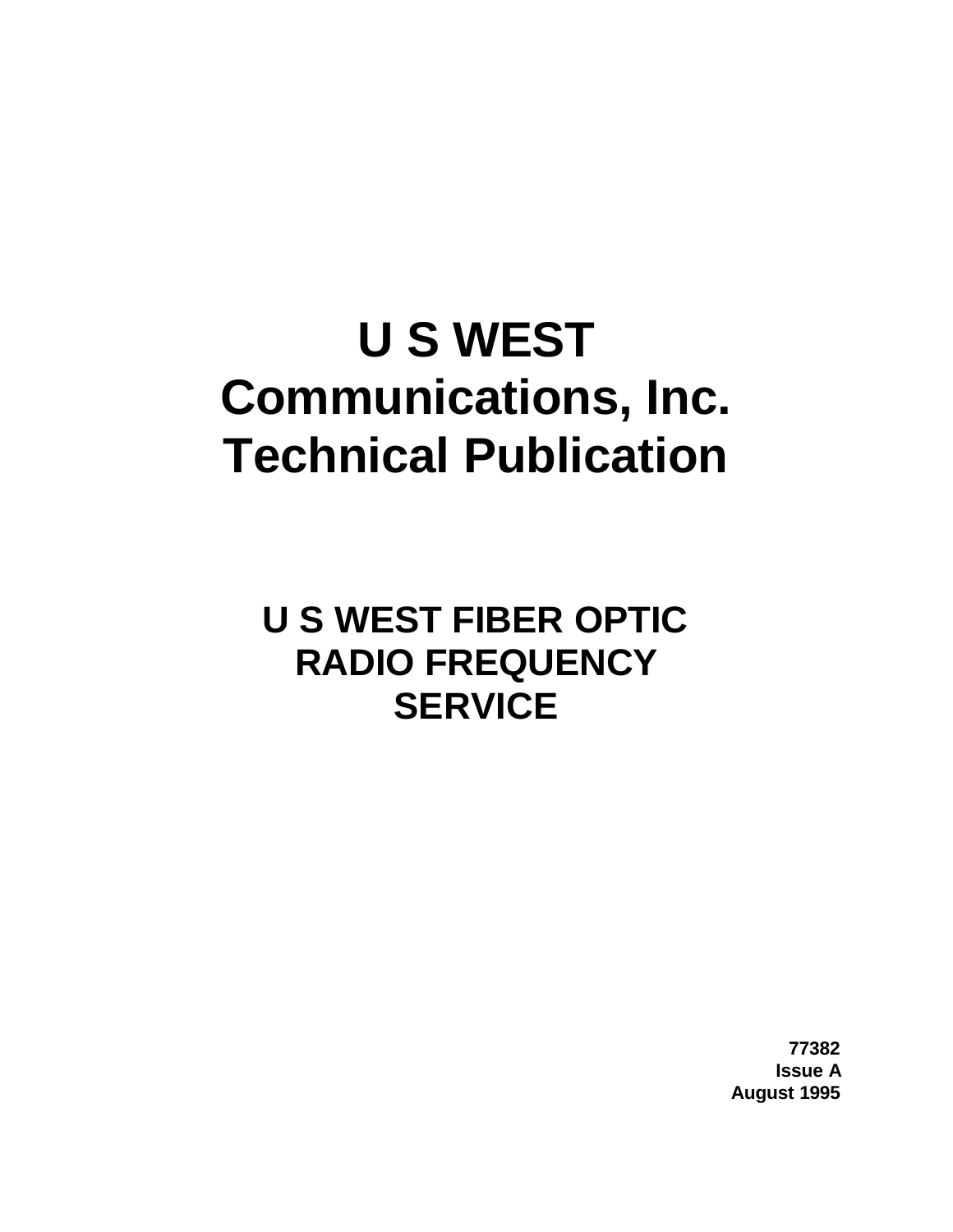# **U S WEST Communications, Inc. Technical Publication**

## **U S WEST FIBER OPTIC RADIO FREQUENCY SERVICE**

**Copyright 1995 77382 Printed In U.S.A. Issue A All Rights Reserved August 1995**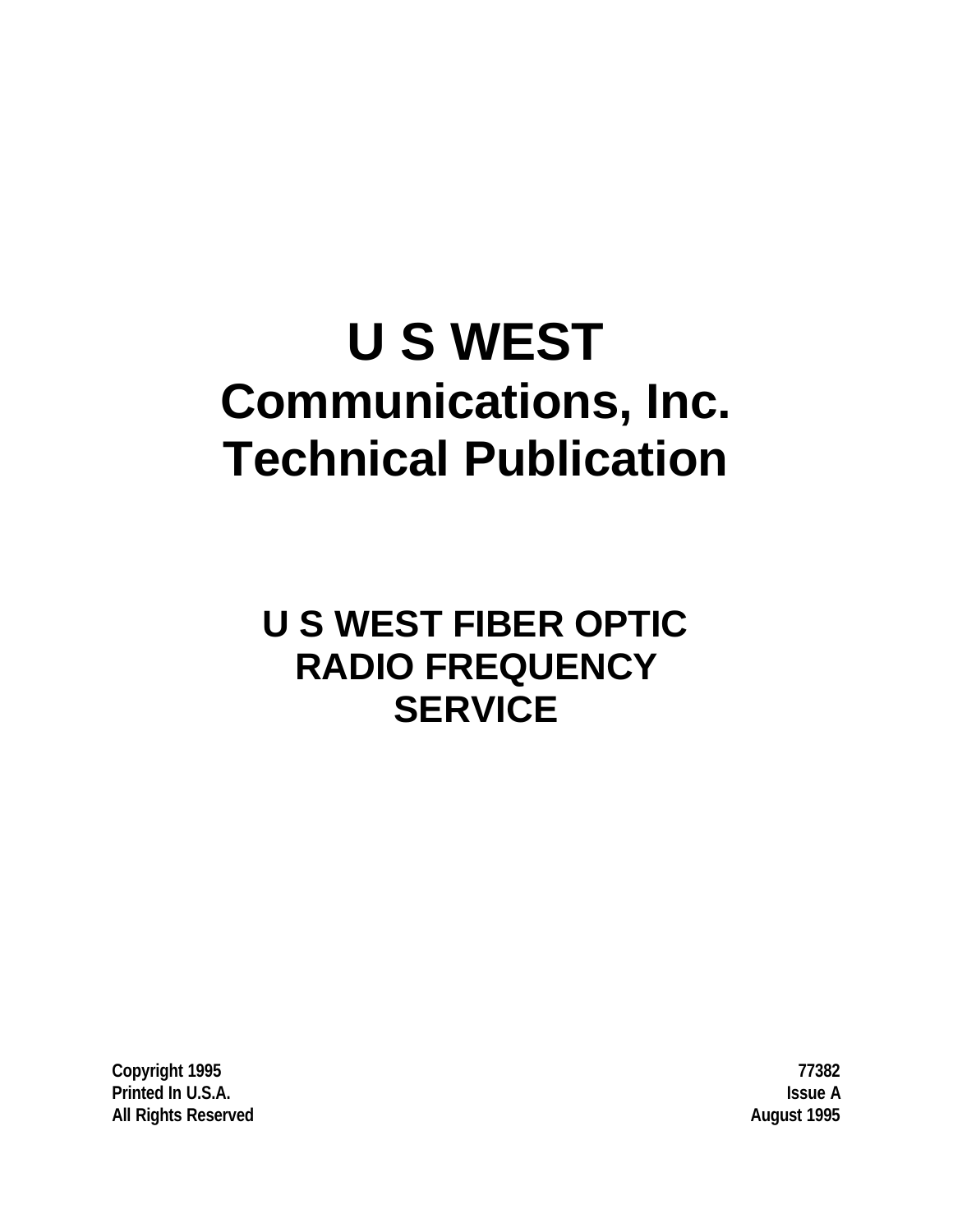#### NOTICE

This document describes U S WEST Fiber Optic Radio Frequency (RF) Service offered by U S WEST to its customers for Interstate Access Service. It covers distinguishing service features, technical specifications and defines valid interfaces.

U S WEST Communications, Inc. reserves the right to revise this document for any reason, including but not limited to, conformity with standards promulgated by various governmental or regulatory agencies; utilization of advances in the state of the technical arts; or to reflect changes in the design of equipment, techniques, or procedures described or referred to herein.

Liability to anyone arising out of use or reliance upon any information set forth herein is expressly disclaimed, and no representation or warranties, expressed or implied, are made with respect to the accuracy or utility of any information set forth herein.

This document is not to be construed as a suggestion to any manufacturer to modify or change any of its products, nor does this publication represent any commitment by U S WEST Communications, Inc. to purchase any specific products. Further, conformance to this publication does not constitute a guarantee of a given supplier's equipment and/or its associated documentation.

Future issues of Technical Publication 77382 will be announced to the industry at least 45 days prior to the issuance date. This notice, which will come through our standard customer notification channels, will allow the customer time to comment on the proposed revisions.

Ordering information for U S WEST Technical Publications can be obtained from the Reference Section of this document.

If further information is required, please contact:

U S WEST Business Resources, Inc. Manager - Information Release 1801 California, Rm. 1320 Denver, CO 80202 (303) 298-8740

Throughout this publication, the term U S WEST signifies U S WEST Communications, Inc.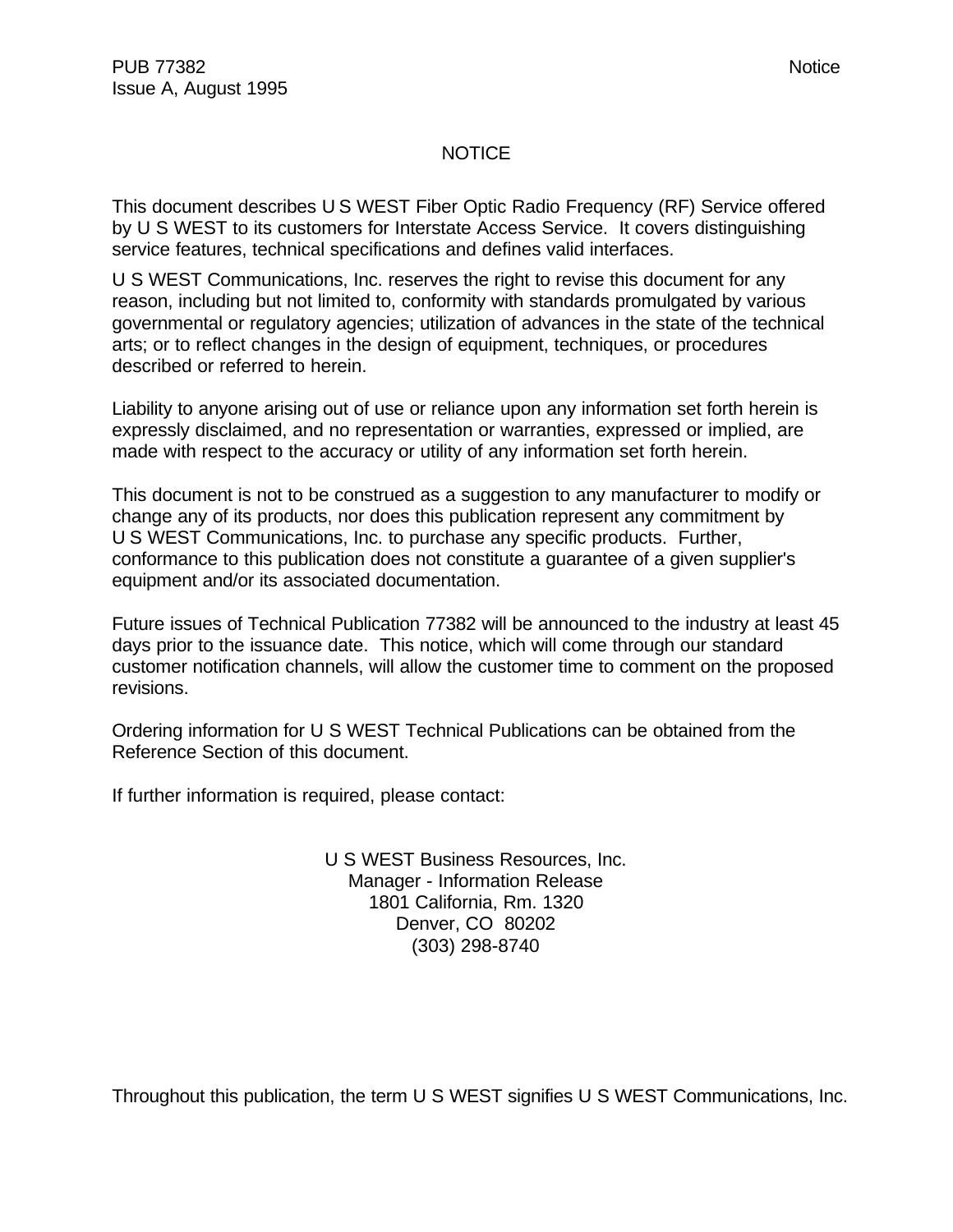$\overline{a}$ 

#### PLEASE TEAR OUT AND SEND YOUR COMMENTS/SUGGESTIONS TO:

#### U S WEST BUSINESS RESOURCES, INC. Manager - Writing Services 1801 California, Room 1320 Denver, Colorado 80202 (303) 298-8740

Information from you helps us to improve our Publications. Please take a few moments to answer the following questions and return to the above address.

| Was this Publication valuable to you in determining<br>our requirements?                                                                                | YES        | NO D         |
|---------------------------------------------------------------------------------------------------------------------------------------------------------|------------|--------------|
| Was the information accurate and up-to-date?                                                                                                            | YES        | NO <b>NO</b> |
| Was the information easily understood?                                                                                                                  | <b>YES</b> | NO           |
| Were the contents logically sequenced?                                                                                                                  | YES        | NO           |
| Were the printed pages legible?                                                                                                                         | <b>YES</b> | NO.          |
| Do you feel the description in the Catalog of Technical<br>Information and/or Digest of Technical Information<br>adequately described this Publication? | YES        | NO           |

If you answered NO to any of the questions and/or if you have any other comments or suggestions, please explain:

|                  | (Attach additional sheet, if necessary)                                                                                                                                                                                        |  |
|------------------|--------------------------------------------------------------------------------------------------------------------------------------------------------------------------------------------------------------------------------|--|
|                  | Name experience and the second contract of the second second contract of the second second contract of the second second second second second second second second second second second second second second second second sec |  |
|                  |                                                                                                                                                                                                                                |  |
|                  |                                                                                                                                                                                                                                |  |
|                  |                                                                                                                                                                                                                                |  |
| Telephone Number |                                                                                                                                                                                                                                |  |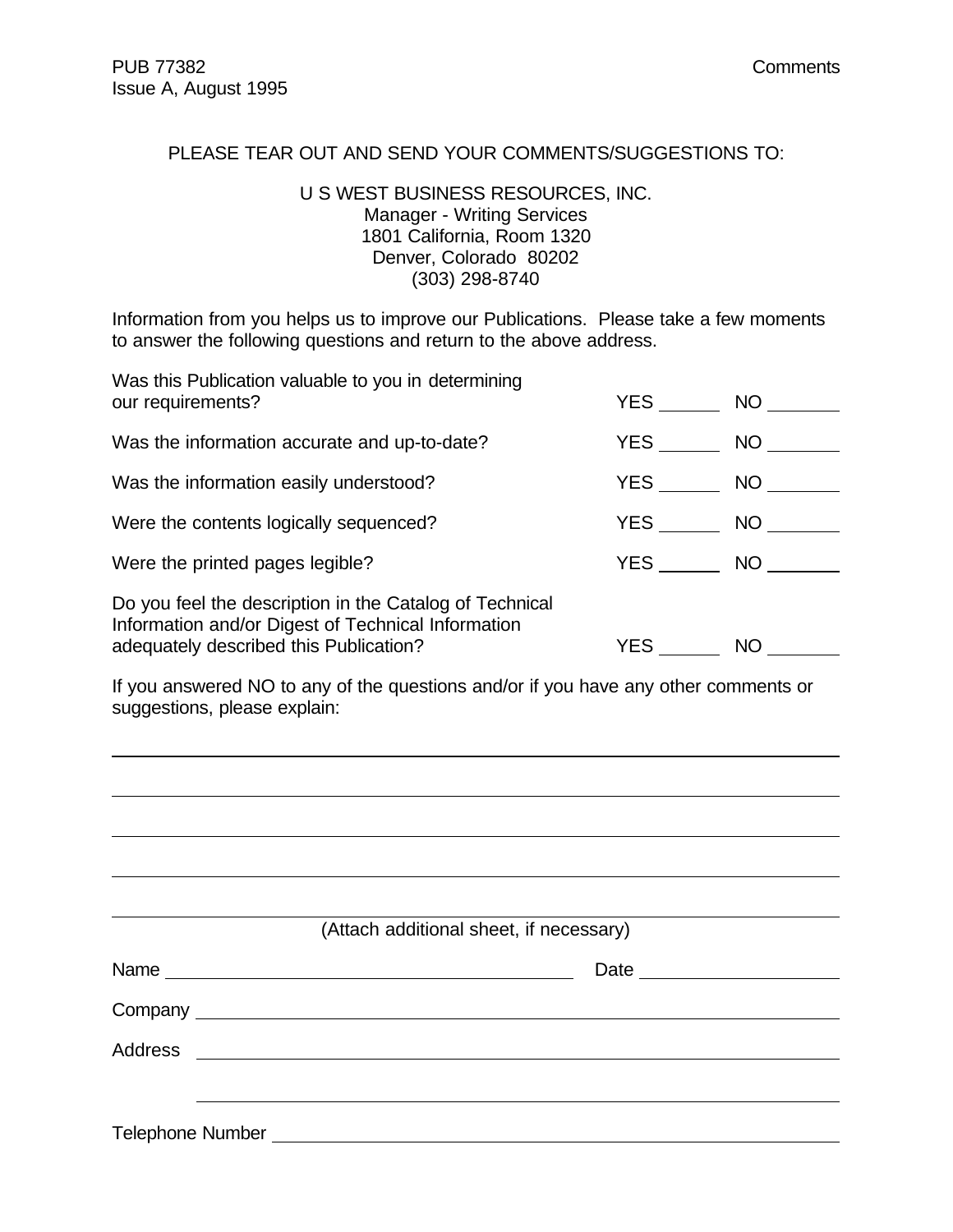#### **CONTENTS**

|    |                          | <b>Chapter and Section</b>                                    | Page |
|----|--------------------------|---------------------------------------------------------------|------|
| 1. | 1.1<br>1.2<br>1.3        |                                                               |      |
| 2. | 2.1<br>2.2               | 2.2.1 Transmission Equipment and Facilities Configuration 2-1 |      |
| 3. | 3.1<br>3.2<br>3.3        |                                                               |      |
| 4. | 4.1<br>4.2<br>4.3<br>4.4 | U S WEST Fiber Optic RF Service Specifications  4-3           |      |
| 5. | 5.1<br>5.2               |                                                               |      |
| 6. | 6.1<br>6.2               |                                                               |      |
| 7. | 7.1<br>7.2               |                                                               |      |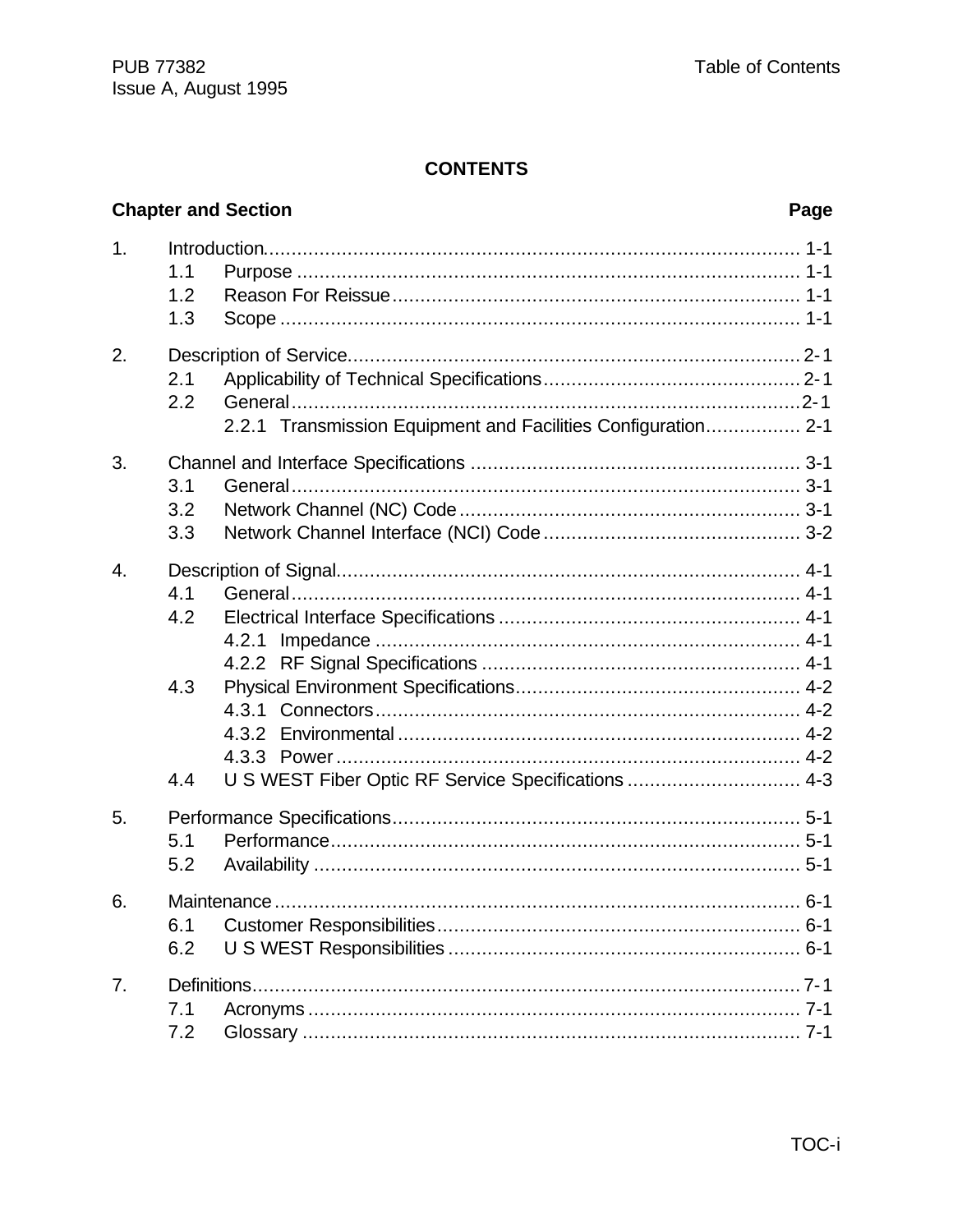#### **CONTENTS** (Continued)

#### **Chapter and Section Page** 8. References................................................................................................ 8-1 8.1 American National Standards Institute Documents .............................. 8-1 8.2 Department of Defense Military Specifications.................................... 8-1 8.3 Document Ordering Information......................................................... 8-1

#### **Figures**

#### **Tables**

| 3-1 U S WEST Fiber Optic RF Service NC Code for Access Service  3-1  |  |
|----------------------------------------------------------------------|--|
| 3-2 U S WEST Fiber Optic RF Service NCI Code Combinations for Access |  |
|                                                                      |  |
|                                                                      |  |
|                                                                      |  |
|                                                                      |  |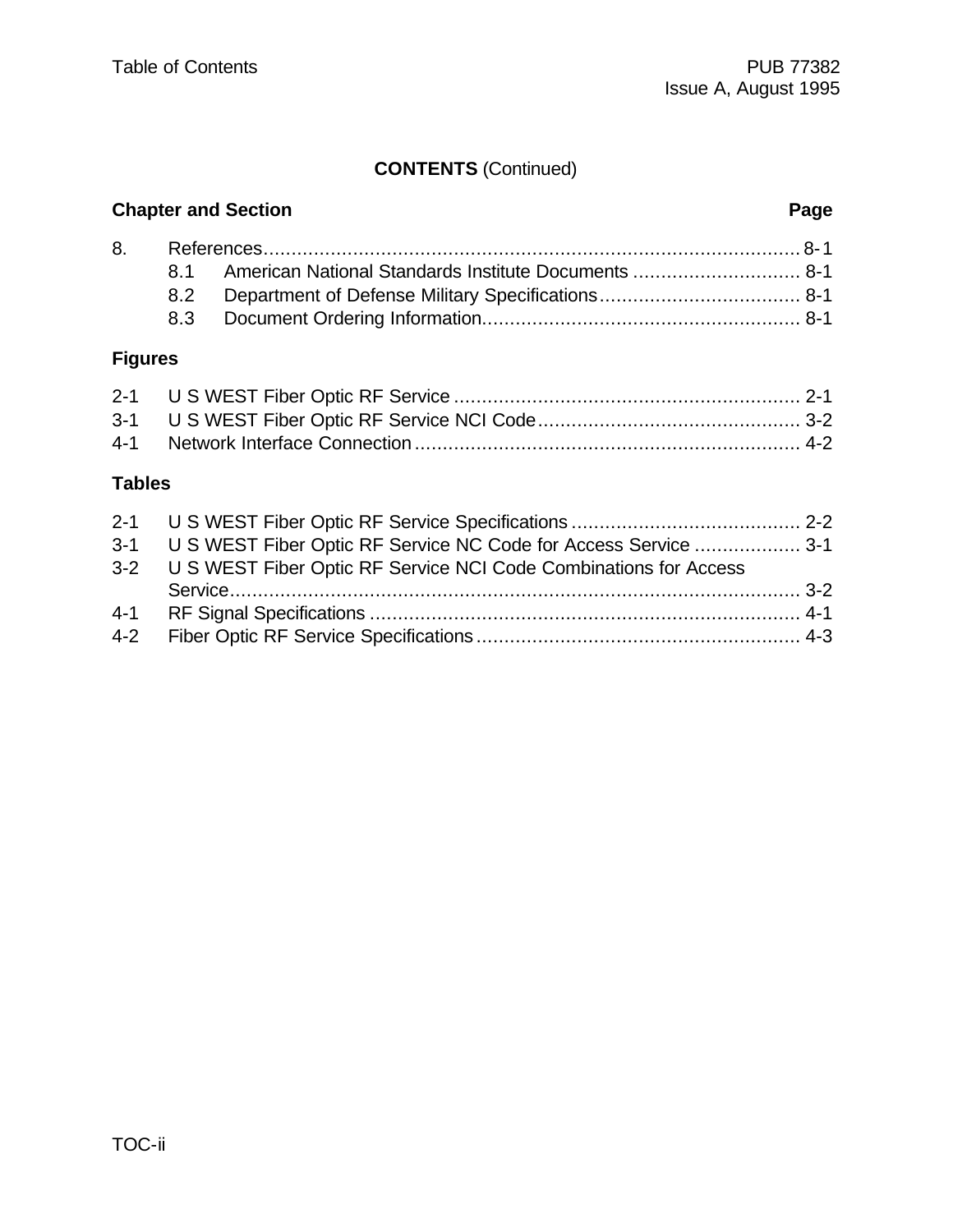#### **1. Introduction**

#### **1.1 Purpose**

This document describes U S WEST Fiber Optic Radio Frequency (RF) Service offered by U S WEST to its customers for Interstate Access Service. It covers distinguishing service features, technical specifications and defines valid interfaces.

#### **1.2 Reason for Reissue**

This is a new publication. If this document is reissued, the reason will be noted in this paragraph.

#### **1.3 Scope**

The intent of this document is to describe U S WEST Fiber Optic RF Service. Sufficient technical detail is furnished to describe the Network Interfaces and Network Channel option used to configure an end-to-end communications channel link. It is not the intent of this document to provide special ordering information, but to describe the technical features of this service offering.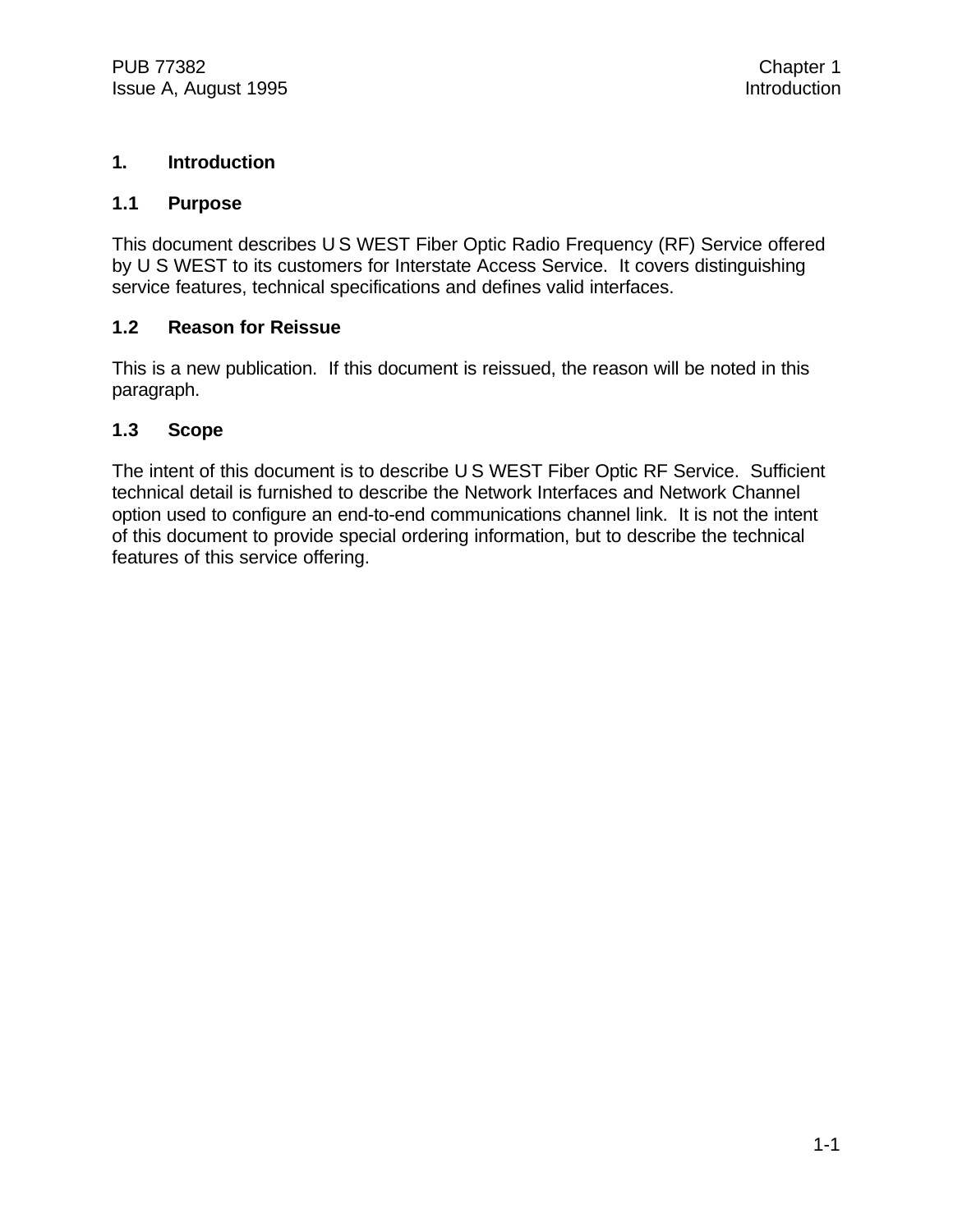#### **CONTENTS**

|               | <b>Chapter and Section</b><br>Page |                                                               |  |  |  |  |
|---------------|------------------------------------|---------------------------------------------------------------|--|--|--|--|
| 2.            | 2.1                                |                                                               |  |  |  |  |
|               | $2.2^{\circ}$                      |                                                               |  |  |  |  |
|               |                                    | 2.2.1 Transmission Equipment and Facilities Configuration 2-1 |  |  |  |  |
| <b>Figure</b> |                                    |                                                               |  |  |  |  |
|               |                                    |                                                               |  |  |  |  |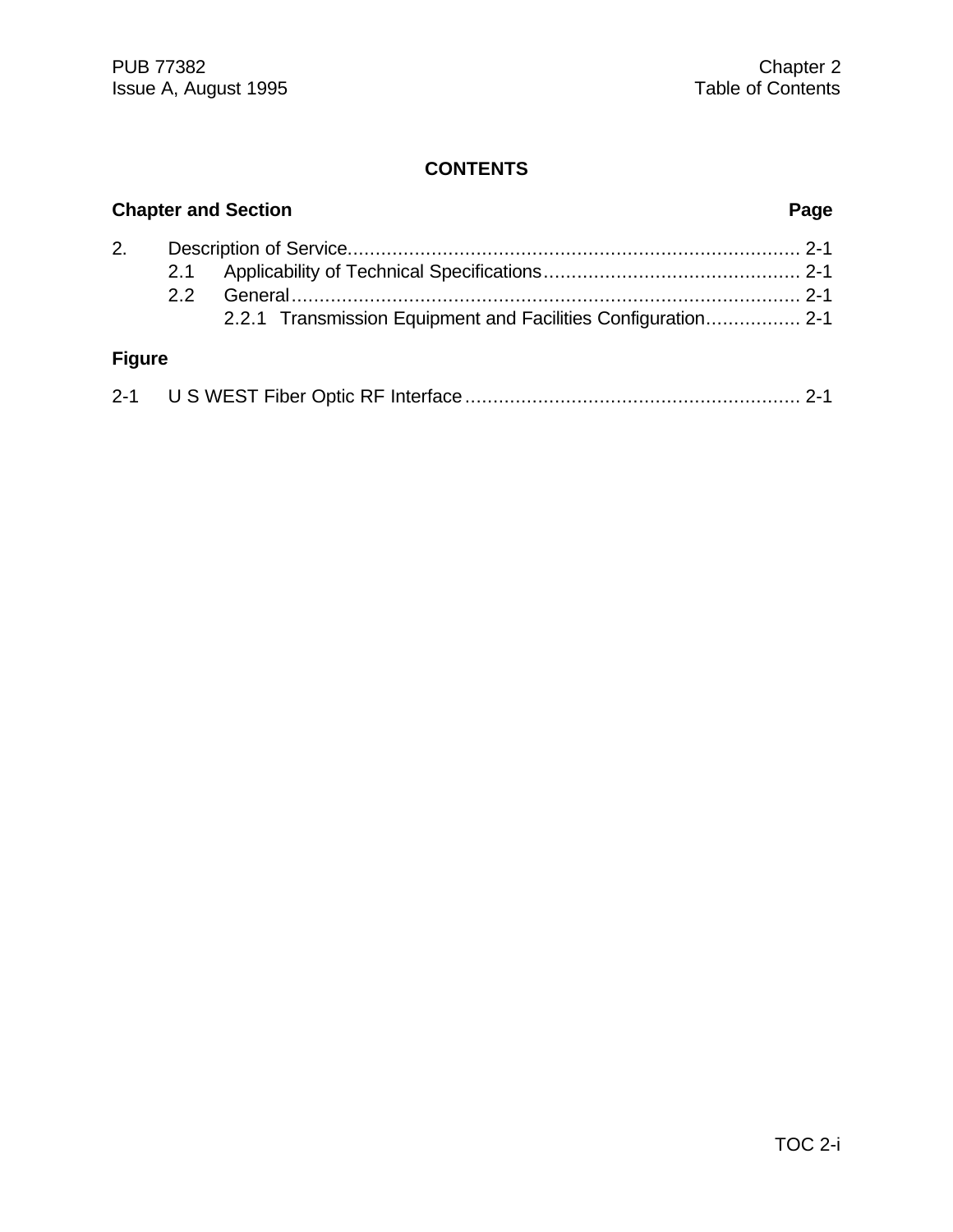#### **2. Description of Service**

#### **2.1 Applicability of Technical Specifications**

The technical specifications presented in this document are applicable to U S WEST Fiber Optic Radio Frequency (RF) Service only for Interstate Access Service. It does not attempt to describe the transmission equipment used to provide this interface.

#### **2.2 General**

U S WEST Fiber Optic RF Service provides a fiber optic communications link for a selected passband of 50 MHz and 90 MHz allowing the customer to transmit a 70 MHz carrier frequency with a bandwidth of  $\pm$  20 MHz. This service is for a one-way point-topoint application between two customer locations.

#### **2.2.1 Transmission Equipment and Facilities Configuration**

U S WEST will provide an interface comprised of an electrical and physical channel connection as described in this publication. This Fiber Optic RF Service will typically be deployed as shown in Figure 2-1, where a point-to-point, one-way video system is portrayed.



**Figure 2-1** U S WEST Fiber Optic RF Service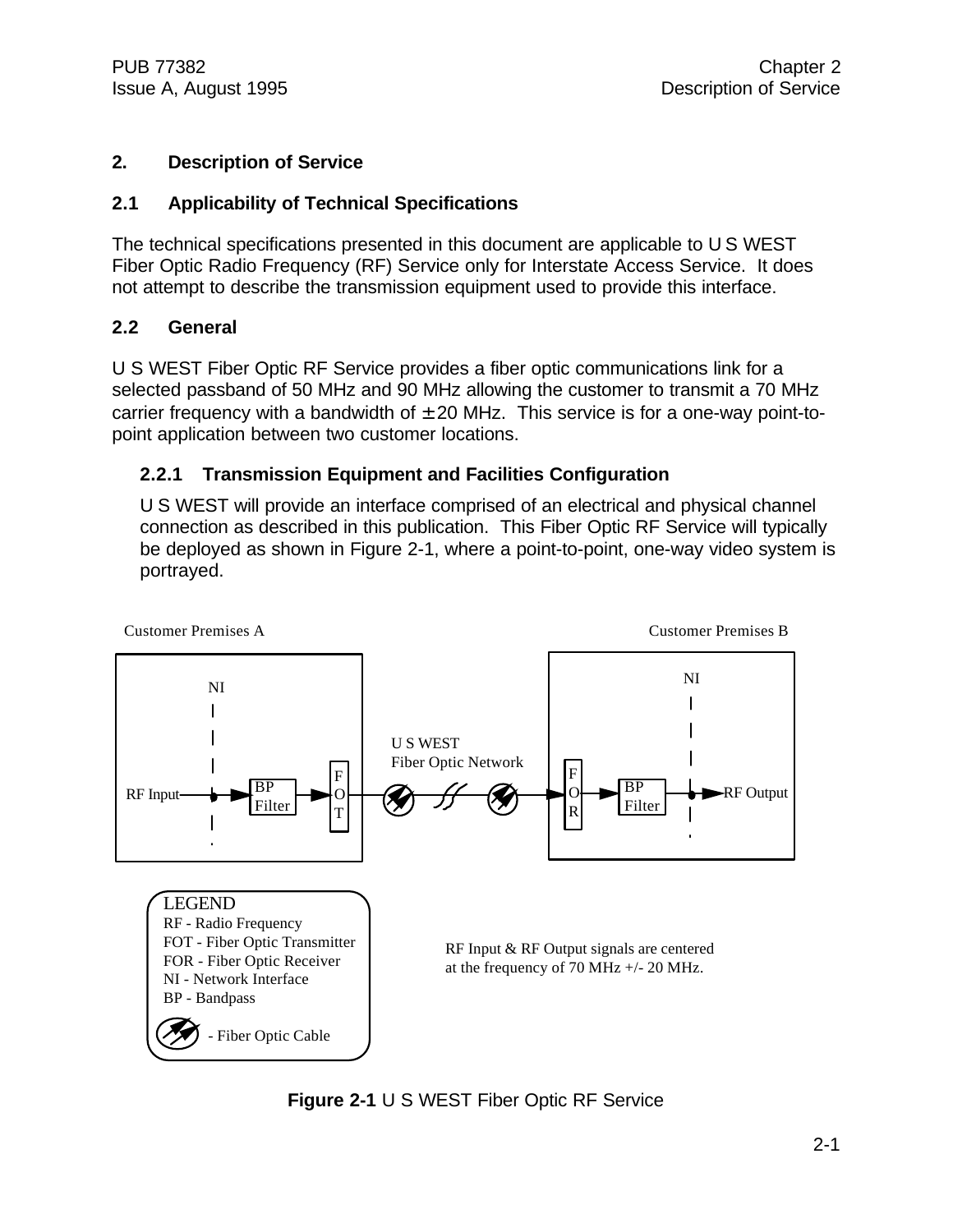#### **CONTENTS**

|     |                                 | Page                                                                                                                                                              |
|-----|---------------------------------|-------------------------------------------------------------------------------------------------------------------------------------------------------------------|
|     |                                 |                                                                                                                                                                   |
| 3.1 |                                 |                                                                                                                                                                   |
| 3.2 |                                 |                                                                                                                                                                   |
| 3.3 |                                 |                                                                                                                                                                   |
|     |                                 |                                                                                                                                                                   |
|     |                                 |                                                                                                                                                                   |
|     |                                 |                                                                                                                                                                   |
|     |                                 |                                                                                                                                                                   |
|     | <b>Figures</b><br><b>Tables</b> | <b>Chapter and Section</b><br>U S WEST Fiber Optic RF Service NC Code for Access Service  3-1<br>U S WEST Fiber Optic RF Service NCI Code Combinations for Access |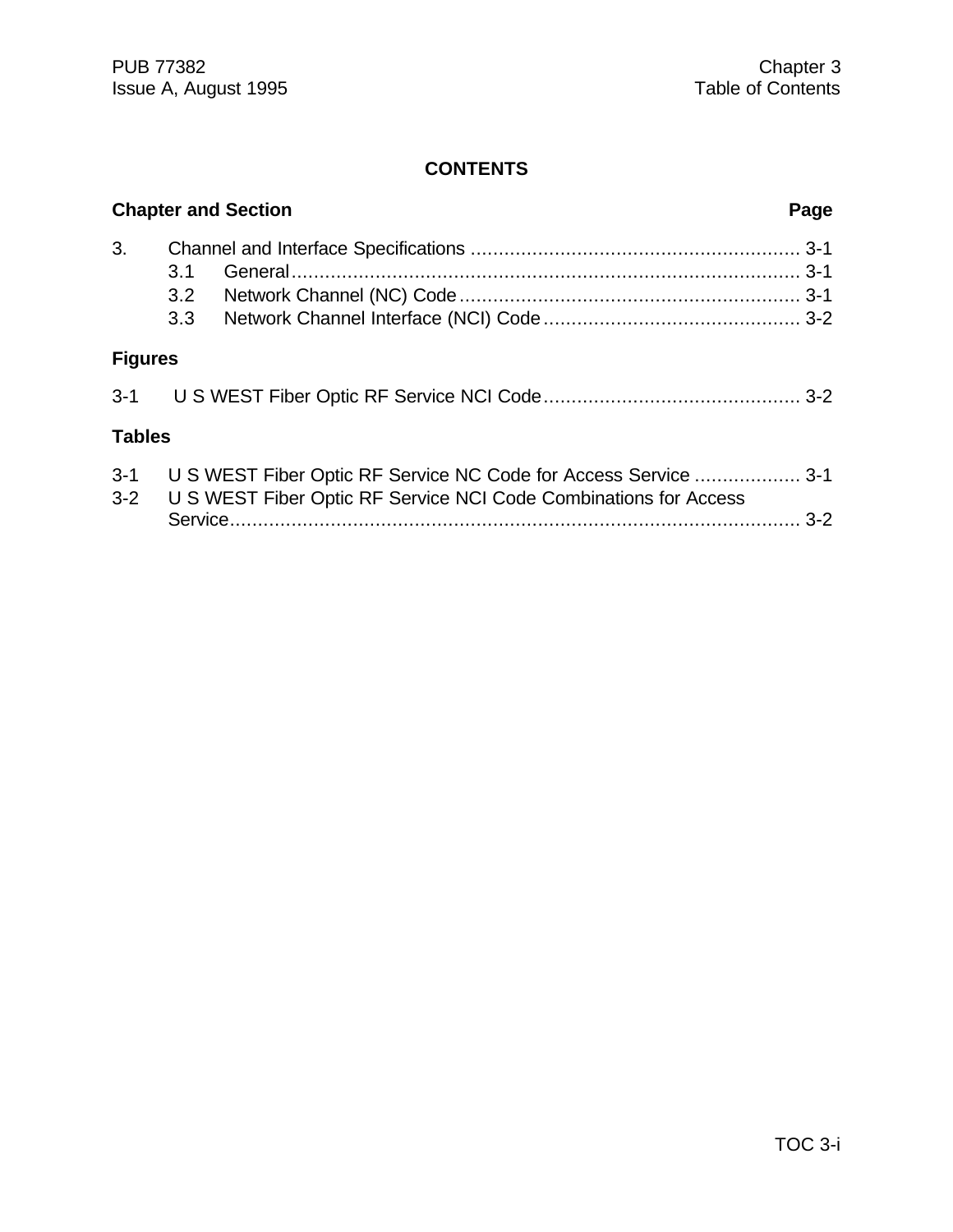#### **3. Channel and Interface Specifications**

#### **3.1 General**

This chapter provides information about the Network Channel (NC) and the Network Channel Interface (NCI) used with U S WEST Fiber Optic Radio Frequency (RF) Service. The description makes use of a typical configuration of Figure 2-1 which should help with the understanding of what must be ordered to obtain the to U S WEST Fiber Optic RF Service.

#### **3.2 Network Channel (NC) Codes**

The Fiber Optic RF Service is defined by the NC and NCI codes. The NC code defines the channel while the NCI code defines the interface at the ends of the channel. A brief explanation of the format of these codes is provided in the following sections. For a more detailed view of coding parameters, refer to the American National Standards Institute (ANSI) document T1.223-1991, "Telecommunications - Information Interchange - Structure and Representation of Network Channel (NC) and Network Channel Interface (NCI) Codes for the North American Telecommunications System."

The NC code consists of four character positions as shown in Table 3-1. The first two characters, LY (positions 1 and 2), of the NC code specify the type and quality of the channel, Dedicated Facility (with equipment). Character positions 3 and 4 represent the option codes available for a particular NC code. For Fiber Optic RF Service, we specify in position 3 the option character of R which is defined as Radio Frequency provided on Fiber Facilities. In position 4, we will use a hyphen (-), which means None, for the application of a point-to-point one-way channel. The complete NC code for this service is LYR-.

| $NC Code (LYR-)$ |          |  |                                                                                  |  |  |  |
|------------------|----------|--|----------------------------------------------------------------------------------|--|--|--|
|                  | Position |  | Description                                                                      |  |  |  |
| 1 & 2            |          |  |                                                                                  |  |  |  |
| LY               | R        |  | Dedicated Facility (with equipment)<br>Radio Frequency Service provided on Fiber |  |  |  |
|                  |          |  | Facilities<br>None (point-to-point one-way channel)                              |  |  |  |

|  |  |  | Table 3-1 U S WEST Fiber Optic RF Service NC Code for Access Service |  |  |  |
|--|--|--|----------------------------------------------------------------------|--|--|--|
|  |  |  |                                                                      |  |  |  |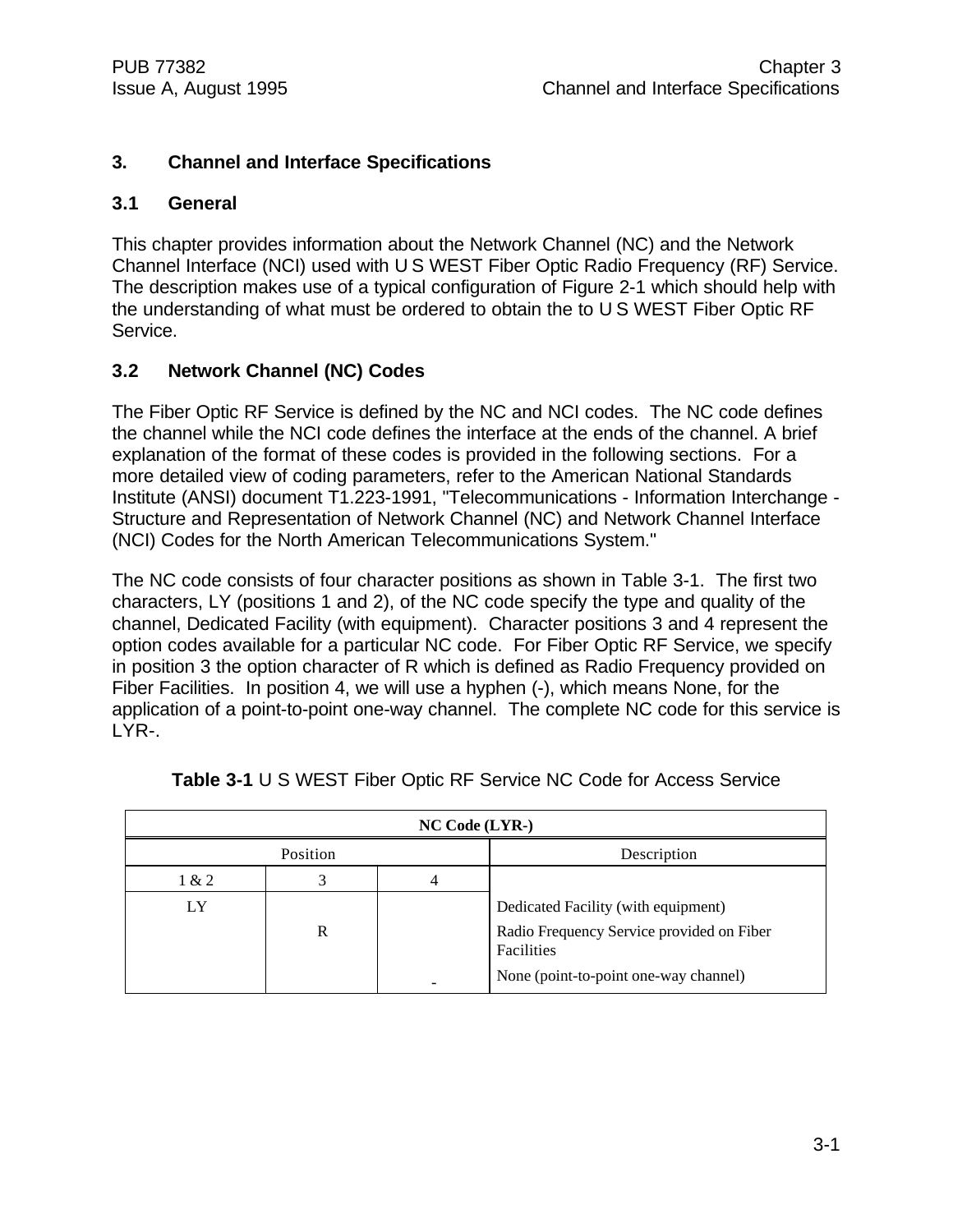#### **3.3 Network Channel Interface (NCI) Code**

The electrical interface with the U S WEST network is described by an NCI code for each end of the service. The interface codes for the service must be specified by the customer when ordering the Fiber Optic RF Service.

The NCI code identifies five interface elements located at the Network Interface. The interface elements are: (1) The number of conductors, (2) protocol, (3) impedance, (4) protocol option, and (5) Transmission Level Point (TLP). For the Fiber Optic RF Service, the NCI code is **02FC6.50.O-** and this is described in Figure 3-1.



**Figure 3-1** U S WEST Fiber Optic RF Service NCI Code

The NCI code combinations for the Fiber Optic Radio Frequency RF Service are listed in Table 3-2. These apply to both directions of the signal.

**Table 3-2** U S WEST Fiber Optic RF Service NCI Code Combinations for Access Service

| <b>Fiber Optic Interface</b> | <b>NC Code</b> | $End-User(EU)$<br><b>Transmit NCI Code</b> | $End-User(EU)$<br><b>Receive NCI Code</b> |
|------------------------------|----------------|--------------------------------------------|-------------------------------------------|
| FC                           | LYR-           | 02FC6.50.O-                                | $02FC6.50.-O$                             |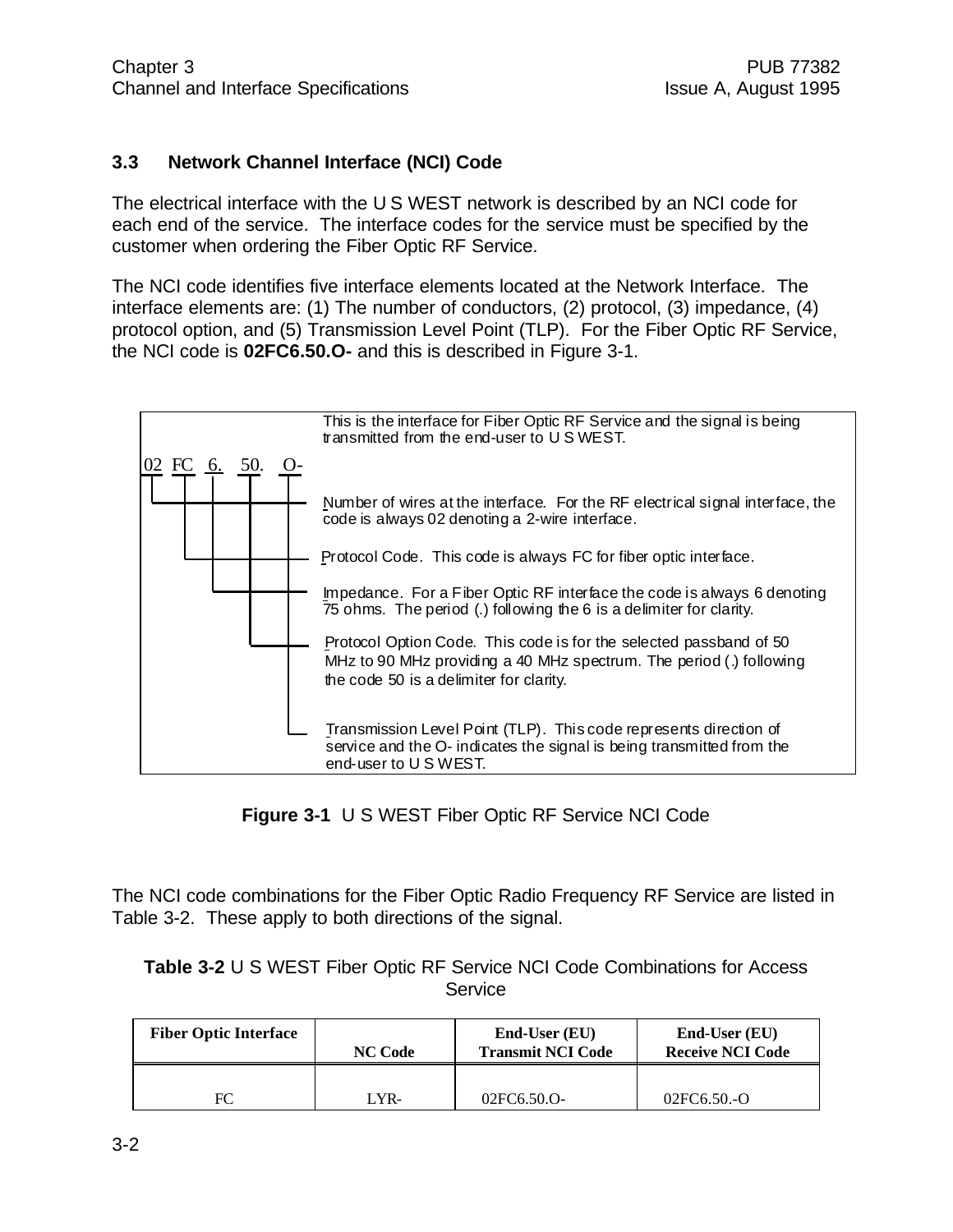#### **CONTENTS**

### **Chapter and Section Page** 4. Description of Signal................................................................................... 4-1 4.1 General........................................................................................... 4-1 4.2 Electrical Interface Specifications ...................................................... 4-1 4.2.1 Impedance ............................................................................ 4-1 4.2.2 RF Signal Specifications ......................................................... 4-1 4.3 Physical Environment Specifications................................................... 4-2 4.3.1 Connectors............................................................................ 4-2 4.3.2 Environmental ........................................................................ 4-2 4.3.3 Power................................................................................... 4-2 4.4 U S WEST Fiber Optic RF Service Specifications ................................... 4-3 **Figures** 4-1 Network Interface Connection ..................................................................... 4-2 **Tables**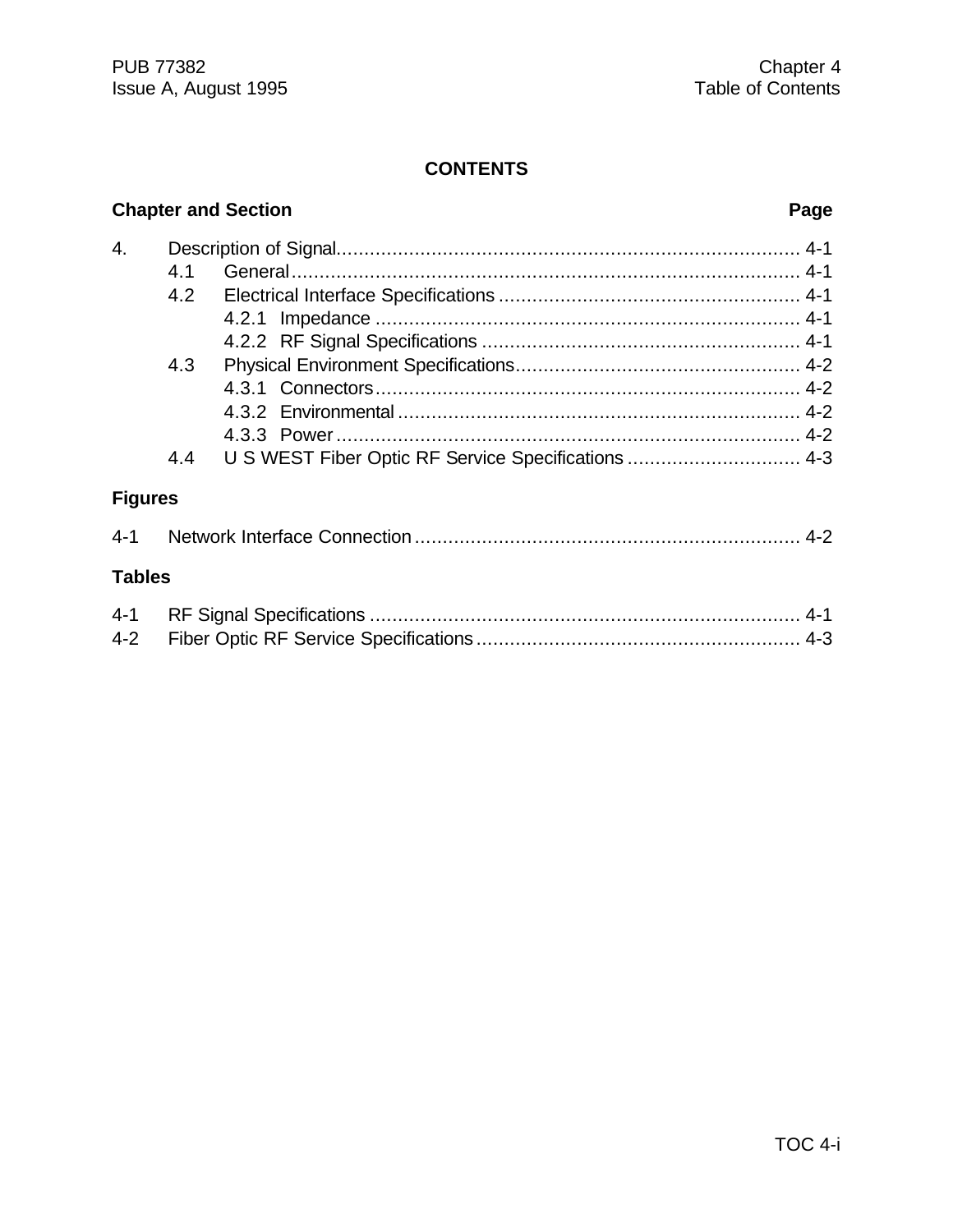#### **4. Description of Signal**

#### **4.1 General**

This chapter provides information about the electrical and physical interface specifications required for provision of U S WEST Fiber Optic Radio Frequency (RF) Service. This will guide the customer in determining how to configure its signal hand-off at each end of the Fiber Optic RF Service channel.

#### **4.2 Electrical Interface Specifications**

#### **4.2.1 Impedance**

The impedance presented by the respective input and output terminals of the RF interface shall have a standard value of 75 ohms, unbalanced-to-ground.

#### **4.2.2 RF Signal Specifications**

The customer should use communications equipment compatible with the RF signal specifications shown in Table 4-1.

| <b>Parameter</b>                     | <b>Input</b>            | Output             |
|--------------------------------------|-------------------------|--------------------|
| Bandpass Frequency*<br>(40 MHz Band) | 50 MHz - 90 MHz         | 50 MHz - 90 MHz    |
| <b>RF Signal Levels</b>              | $-12$ dBm ( $\pm$ 1 dB) | 0 dBm $(\pm 4$ dB) |

#### **Table 4-1** RF Signal Specifications

\*All signals outside the bandpass will be attenuated a minimum of 40 dB.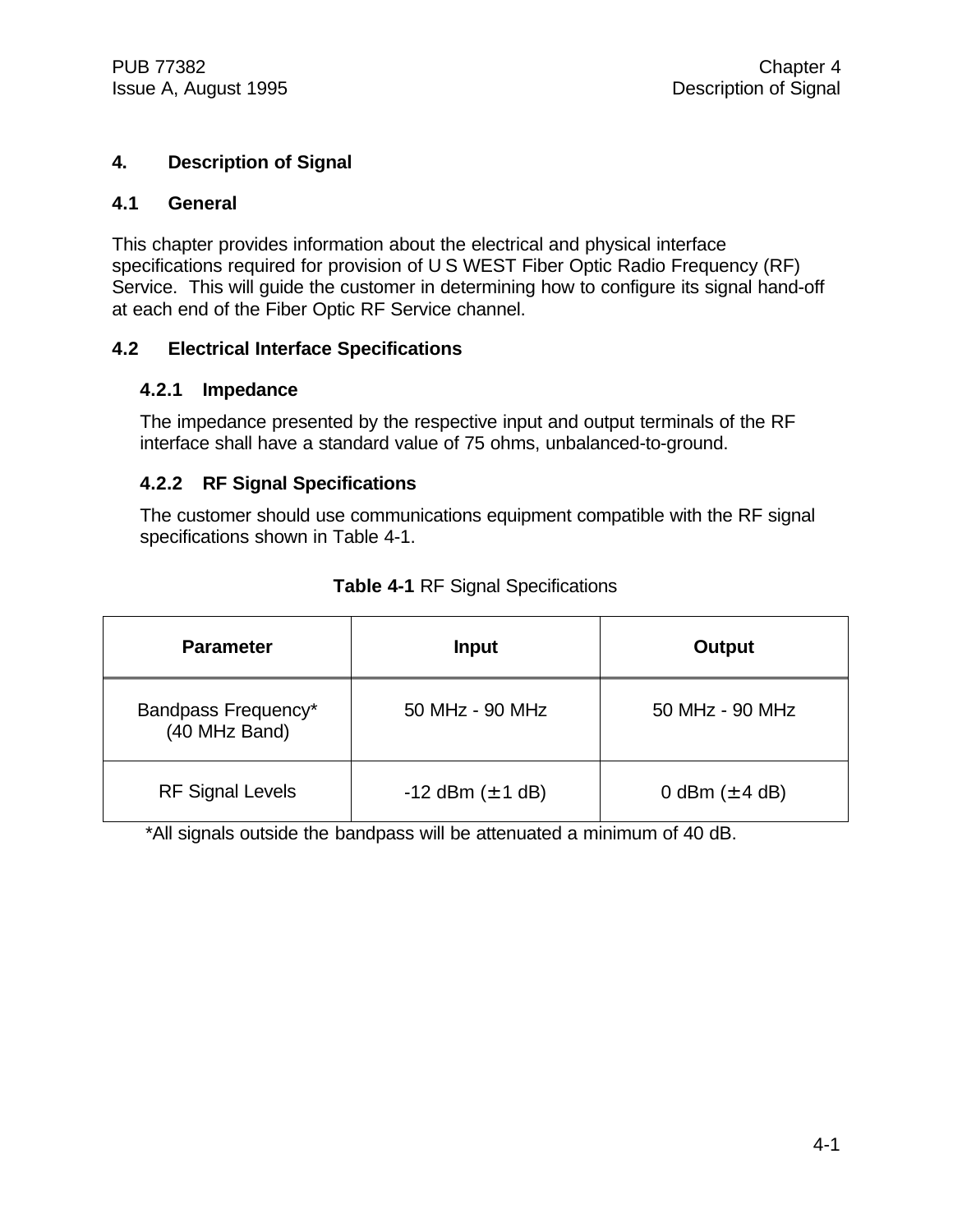#### **4.3 Physical Environment Specifications**

#### **4.3.1 Connectors**

Connection of the Fiber Optic RF Service at the Network Interface (NI) to an End-User shall be with a coaxial cable and a Bayonet Quick Connect (BNC) coax connector as shown in Figure 4-1. For a more detailed description of BNC connectors, refer to the Department of Defense Military Specification, MIL-C-39012C, "General Specification for Radio Frequency Coaxial Connectors."



**Figure 4-1** Network Interface Connection

#### **4.3.2 Environmental**

The environmental conditions on the customer premises, such as ambient temperature and humidity, shall conform to the following parameters:

- Ambient temperature, 40 to 100°F
- Humidity, 20 to 55%

#### **4.3.3 Power**

At the Network Interface, the End-User shall provide local power as follows:

- 60 Hz 110 VAC (preferred) or
- 48/24 VDC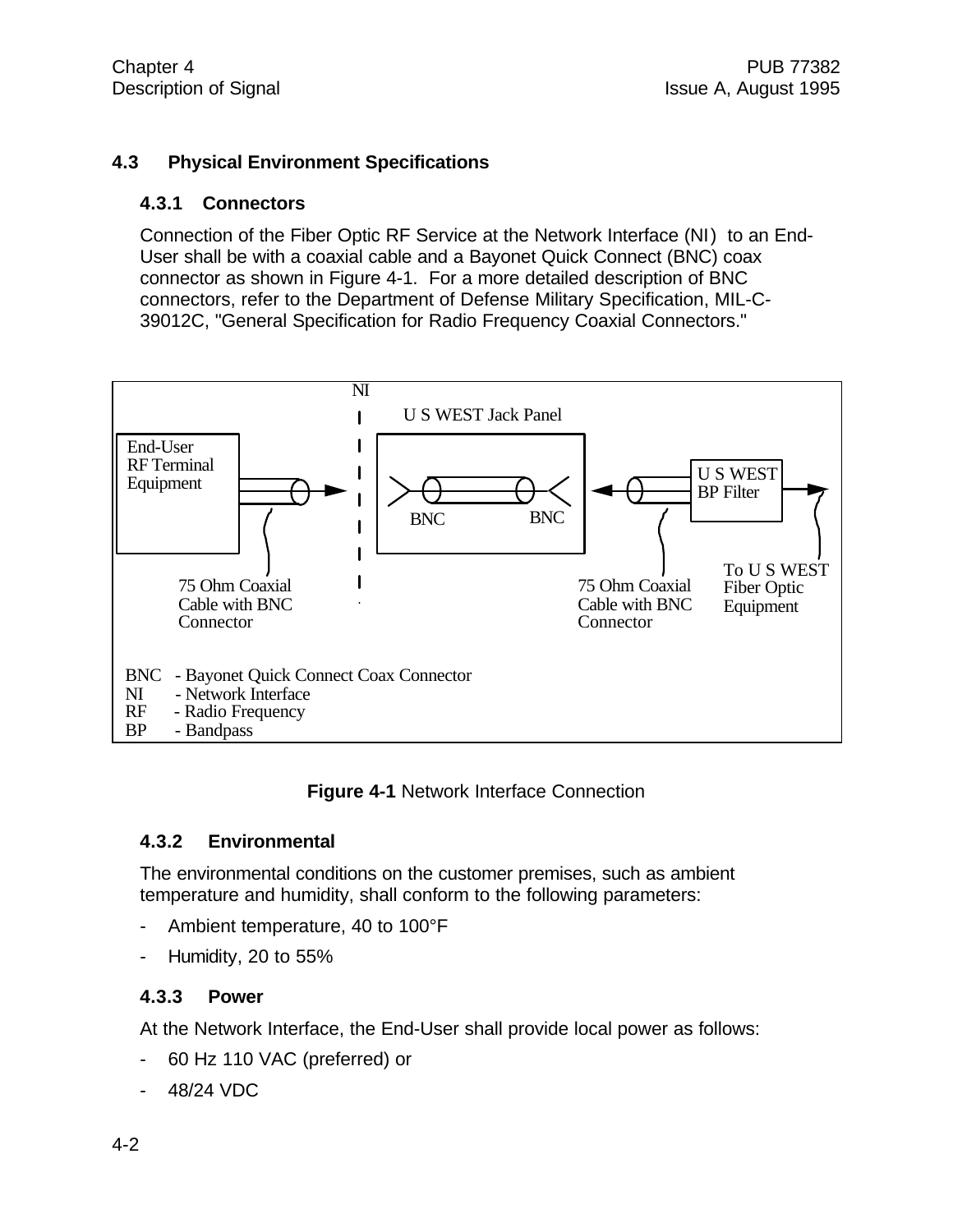#### **4.4 U S WEST Fiber Optic RF Service Specifications**

The complete network interface requirements for U S WEST Fiber Optic RF Service are shown in Table 4-2. This depicts the specifications for input and output of the U S WEST fiber optic transport link used to serve the customer.

| Network Interface       | <b>Input</b>                                                        | Output             |  |
|-------------------------|---------------------------------------------------------------------|--------------------|--|
| Impedance               | 75 ohms                                                             | 75 ohms            |  |
| Connector               | <b>BNC</b> jack                                                     | <b>BNC</b> jack    |  |
| Carrier Frequency       | 70 MHz                                                              | 70 MHz             |  |
| <b>Bandwidth</b>        | $\pm$ 20 MHz                                                        | $\pm$ 20 MHz       |  |
| Bandpass frequency*     | 50 MHz-90 MHz 50 MHz-90 MHz                                         |                    |  |
| <b>RF Signal Levels</b> | -12 dBm $(\pm 1$ dB)                                                | 0 dBm $(\pm 4$ dB) |  |
|                         | *All signals outside bandpass will be attenuated a minimum of 40 dB |                    |  |

#### **Table 4-2** Fiber Optic RF Service Specifications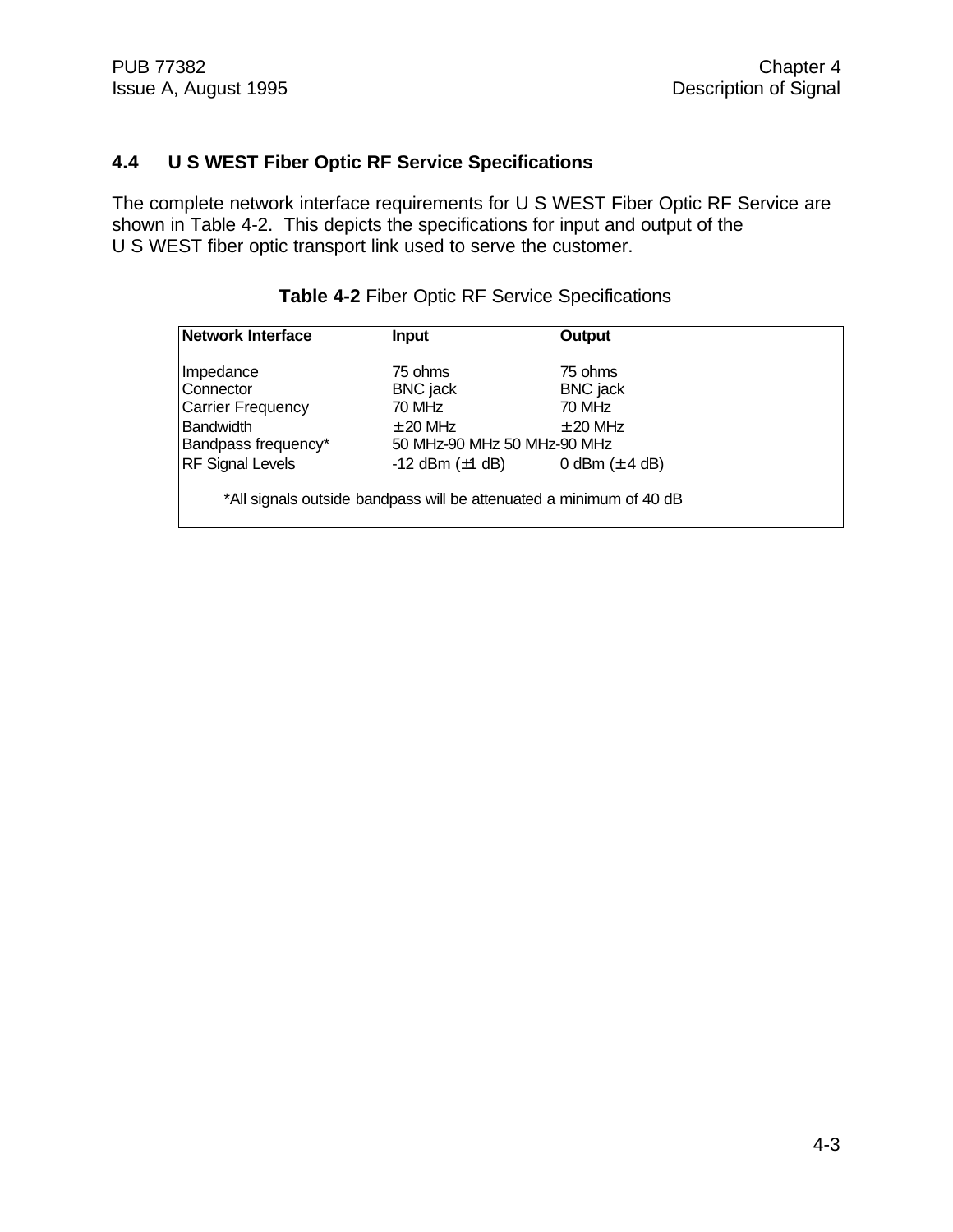#### **5. Performance Specifications**

#### **5.1 Performance**

U S WEST will provide the appropriate equipment required to meet the customer's needs of Fiber Optic Radio Frequency (RF) Service as prescribed in this publication for Access Services. For satisfactory performance of the service, it will be necessary for U S WEST to meet the signal levels specified in Chapter 4 of this technical publication and achieve the Carrier-to-Noise Ratio (CNR) level specified herein:

• CNR = 30 dB (at a carrier frequency of 70 MHz  $\pm$  20 MHz)

U S WEST will not be responsible for clocking or synchronization of any customer service applied to this interface.

#### **5.2 Availability**

The availability of the Fiber Optic RF Service and channel is the portion of time that the channel is capable of performing its function. Availability is deemed interrupted for any of the following reasons:

- Continuity of the RF channel is interrupted.
- Fiber Optic RF channel quality is deemed unusable due to transmission service channel impairment of the fiber optic system.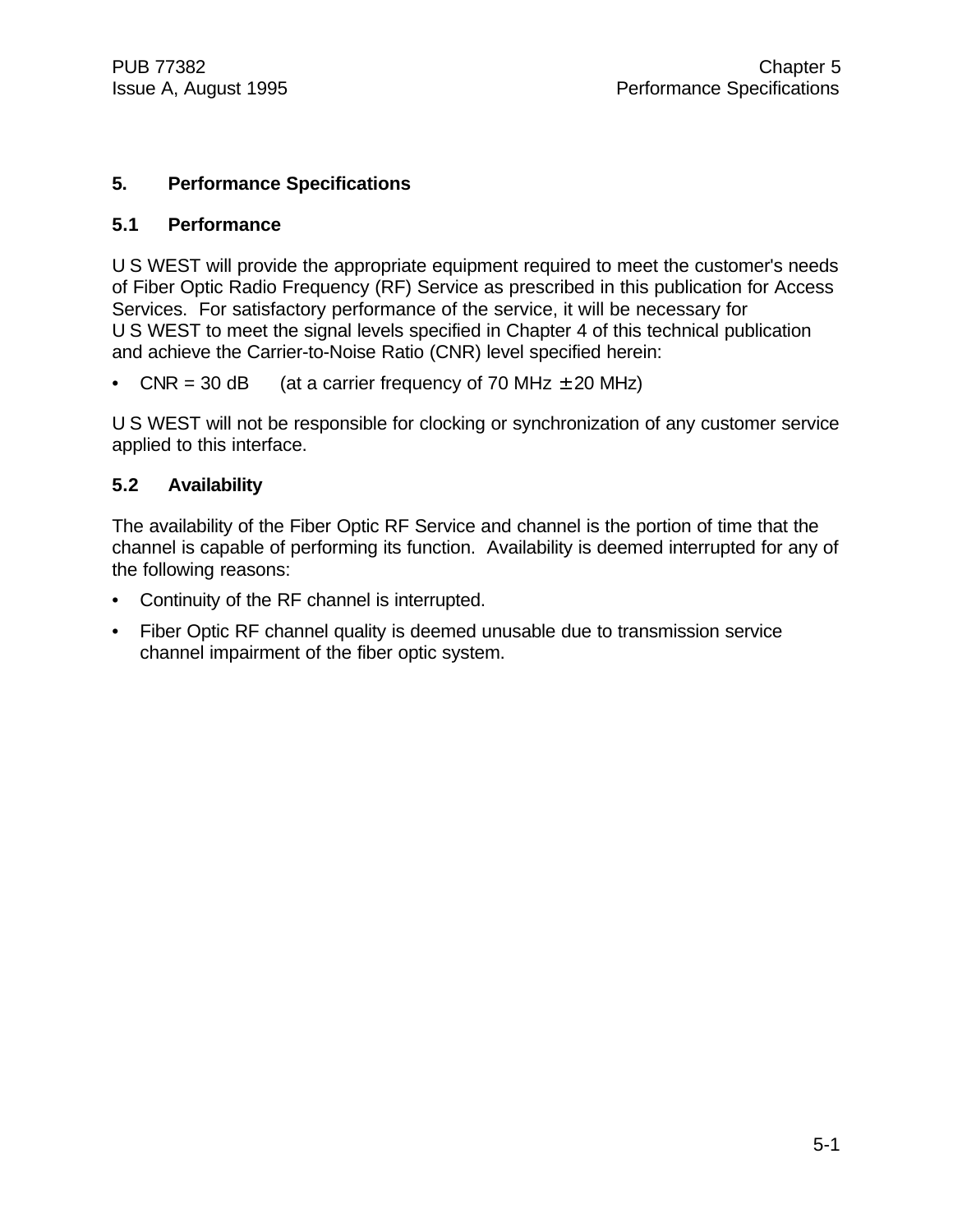#### **6. Maintenance**

#### **6.1 Customer Responsibilities**

The customer is responsible for all equipment and cable on the customer side of the network interface at their location in accordance with the procedures outlined in this technical publication.

The customer or their agent must sectionalize the trouble and verify that the trouble is not in the customer owned equipment or cable before calling the U S WEST Customer Service Center.

If the trouble is isolated to the customer owned equipment or cable, the customer is responsible for clearing the trouble and restoring the service to normal. U S WEST will not be responsible for clocking or synchronization of any customer service applied to this interface.

#### **6.2 U S WEST Responsibilities**

U S WEST is responsible for all equipment and cable on the U S WEST side of the network interface at the customer location.

U S WEST is responsible for maintaining the transmission facility between customer locations which may include an interoffice facility.

U S WEST will furnish the customer a trouble reporting number and will initiate action to clear customer trouble within a time period of twenty minutes after receiving the trouble report.

U S WEST is committed to a four hour maximum service restoral time in the event of a service interruption due to an electronic component failure, with a two hour objective. If the trouble is caused by a cable failure, the maximum service restoral time is eight hours.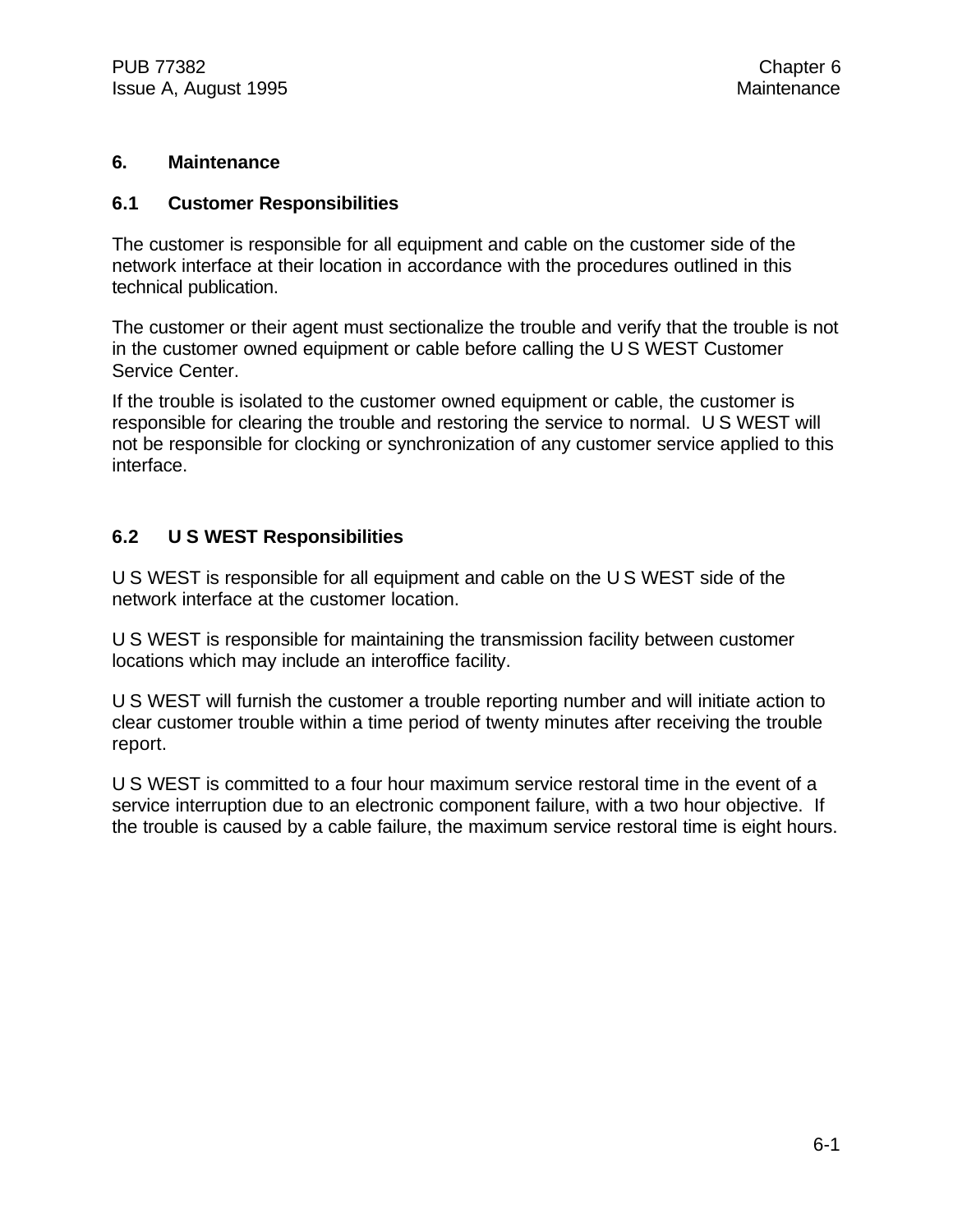#### **7. Definitions**

#### **7.1 Acronyms**

| <b>ANSI</b> | American National Standards Institute |  |
|-------------|---------------------------------------|--|
| <b>BNC</b>  | Bayonet Quick Connect Coax Connector  |  |
| <b>BP</b>   | <b>Bandpass</b>                       |  |
| <b>CNR</b>  | Carrier-to-Noise Ratio                |  |
| EU          | End-User                              |  |
| <b>NC</b>   | <b>Network Channel</b>                |  |
| <b>NCI</b>  | <b>Network Channel Interface</b>      |  |
| <b>NI</b>   | Network Interface                     |  |
| <b>RF</b>   | Radio Frequency                       |  |
| <b>TLP</b>  | <b>Transmission Level Point</b>       |  |
|             |                                       |  |

#### **7.2 Glossary**

#### **Carrier (CXR)**

An organization whose function is to provide telecommunications services.

#### **Carrier-to-Noise Ratio**

The ratio of the power of the carrier signal to the power of the noise in the bandwidth of the specific system being measured.

#### **Central Office (CO)**

A local switching system (or portion thereof) and its associated equipment located at a wire center.

#### **Channel**

An electrical or photonic (in the case of fiber optic based transmission systems) communications path between two or more points of termination.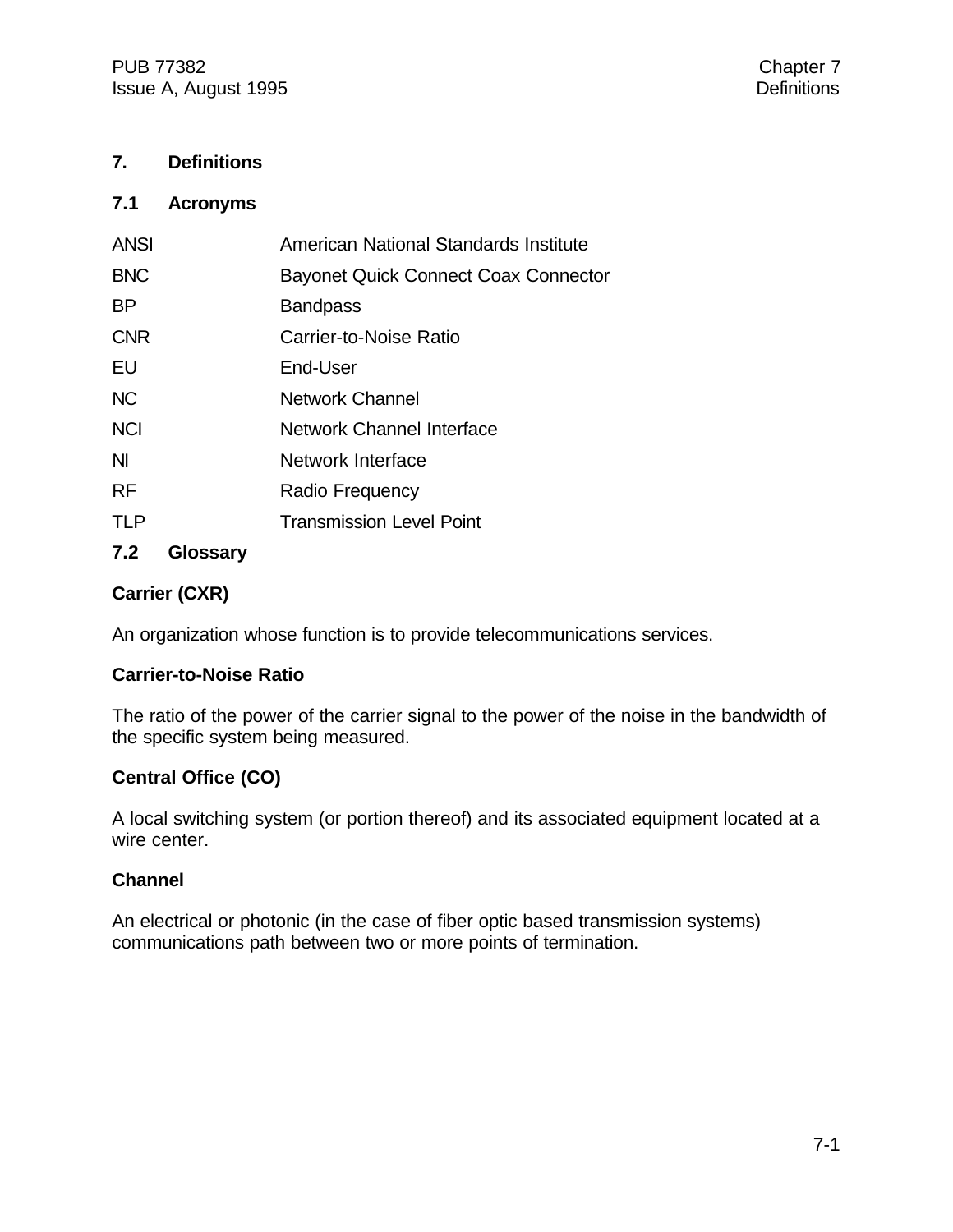#### **Decibel (dB)**

The logarithmic unit of signal power ratio most commonly used in communications. It is used to express the relationship between two signal powers, usually between two acoustic, electrical, or optical signals; it is equal to ten times the common logarithm of the ratio of the two signal powers. For reference purposes, the output and input signal power is related to a specific level called a dBm, where zero dBm (Log  $1 = 0$ ) equals 1 milliwatt (mW) at a specified impedance.

#### **End-User (EU)**

The term "End-User" denotes any customer of telecommunications service that is not a carrier; except that a carrier shall be deemed to be an "End-User' to the extent that such carrier uses a telecommunications service for administrative purposes, without making such service available to others, directly or indirectly. The term is frequently used to denote the difference between a carrier interface and an interface subject to unique regulatory requirements at non-carrier customer premises (Federal Communications Commission Part 68, etc.).

#### **Facilities**

Facilities are the transmission paths between the demarcation points serving customer locations, a demarcation point serving a customer location and a U S WEST Central Office, or two U S WEST offices.

#### **Network Channel (NC) Code**

The Network Channel (NC) code is an encoded representation used to identify both switched and non-switched channel services. Included in the code set are customer options associated with individual channel services, or feature groups and other switched services.

#### **Network Channel Interface (NCI) Code**

The Network Channel Interface (NCI) code is an encoded representation used to identify five (5) interface elements located at a Network Interface at a customer location. The Interface code elements are: Total Conductors, Protocol, Impedance, Protocol Options, and Transmission Level points (TLP).

#### **Network Interface (NI)**

The point of demarcation on the End-User's premises at which the U S WEST Communications, Inc. responsibility for the provision of Access or Non-Access service ends.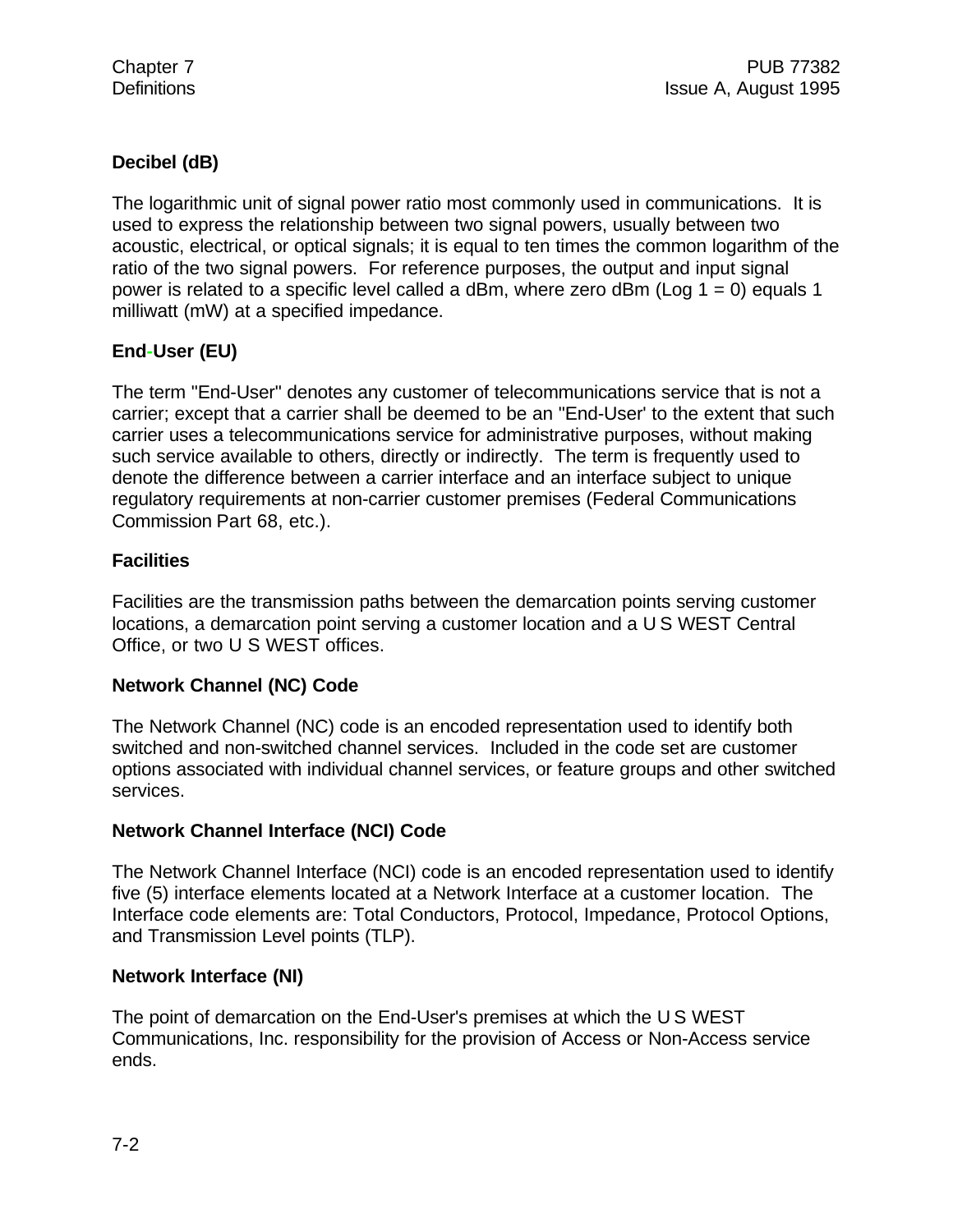#### **Protocol Code**

The Protocol (character positions 3 and 4 of the NCI Code) is a two-character alpha code that defines requirements for the interface regarding signaling and transmission.

#### **Radio Frequency (RF)**

This is a general term given to the transmission frequency spectrum in the range of 1 MHz to 1 GHz. Baseband services are multiplexed to these higher frequencies for more efficient utilization of the transmission media (coax, fiber, microwave, etc.) and then are demultiplexed back to baseband frequencies at the receiving end for reception.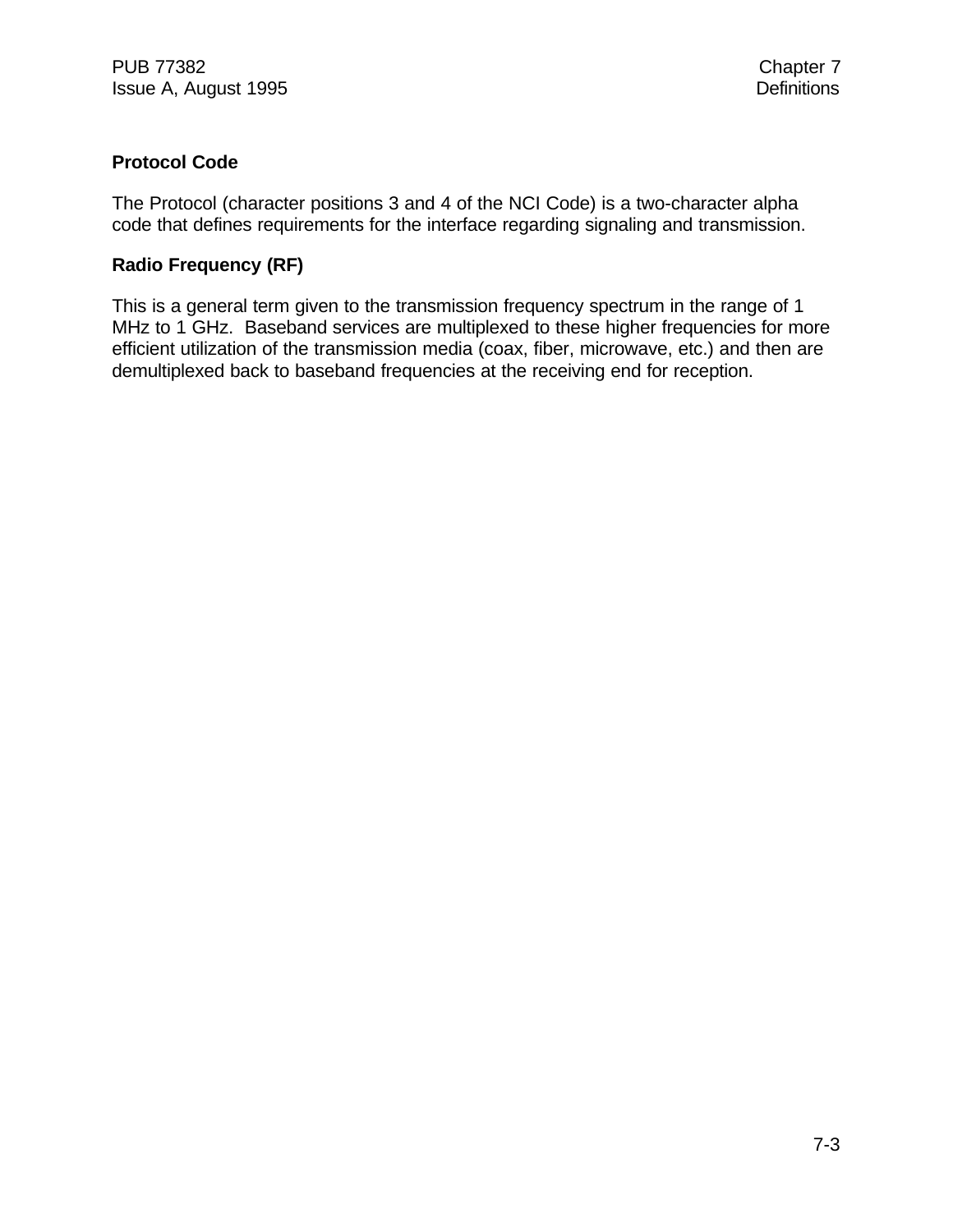#### **8. References**

#### **8.1 American National Standards Institute Documents**

ANSI T1.223-1991 Telecommunications *- Information Interchange - Structure and Representation of Network Channel (NC) and Network Channel Interface (NCI) Codes for the North American Telecommunications System.*

#### **8.2 Department of Defense Military Specifications**

MIL-C-39012C *General Specification for Radio Frequency Coaxial Connectors.*

#### **8.3 Document Ordering Information**

All documents are subject to change and their citation in this document reflects the most current information available at the time of printing. Readers are advised to check status and availability of all documents.

Ordering Information for Employees of U S WEST Communications, Inc.

Information Resource Management (IRM) 1801 California St., Rm. 1340 Denver, CO 80202 (303) 298-1025 or (303) 298-1778

Those who are not U S WEST Employees may order:

American National Standards Institute (ANSI) documents from:

American National Standards Institute Attention: Customer Service 11 West 42nd Street New York, NY 10036 Phone: (212) 642-4900 Fax: (212) 302-1286

ANSI has a catalog available which describes their publications.